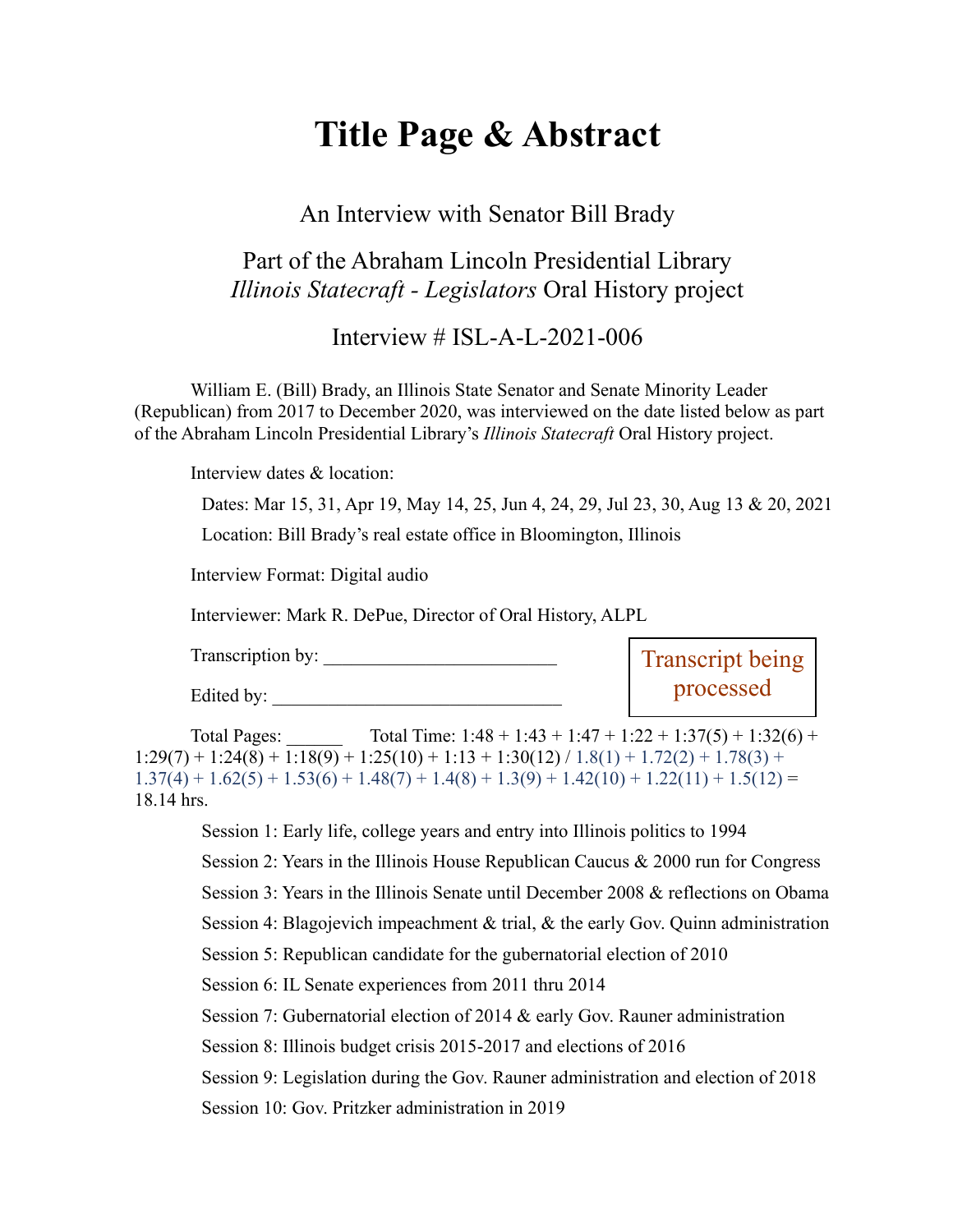Session 11: Pandemic of 2020 and impact on legislature & his real estate business

Session 12: Election of 2020 and Brady's reflections on his legislative career

Accessioned into the Abraham Lincoln Presidential Library Archives on October 20, 2021

The interviews are archived at the Abraham Lincoln Presidential Library in Springfield, Illinois.

© 2021 Abraham Lincoln Presidential Library

#### Abstract

## Bill Brady, *Illinois Statecraft - Legislators*, ISL-A-L-2021-006

**Biographical Information/Overview of Interview:** William E. (Bill) Brady was born on May 15, 1961 in Bloomington, Illinois. He graduated from Bloomington Central Catholic High School in 1979, and from Illinois Wesleyan University, where he was a member of Sigma Chi fraternity, in 1983. He married Nancy True, a native of South Bend, Indiana, in 1982. Following graduation, Brady worked in his father's business, built homes, and in 1985 earned a real estate license, paving the way for the formation of a real estate marketing company with offices in Bloomington, Champaign, Lincoln, and Clinton. By the early 1990s Brady, a Republican, became interested in politics and was elected to the Illinois House of Representatives in 1992, representing the 88th District.

Brady served in the Illinois House until 2000 when he made an unsuccessful bid for the U.S. Congress. In 2002 he ran for the Illinois Senate to replace his political mentor, John Maitland. He won that election and served in the Illinois Senate until his retirement on December 31, 2020. From July 2017 to his retirement Senator Brady was the Senate Minority Leader. In 2006 Senator Brady ran in the Republican primary for Governor, losing to Judy Baar Topinka, who was subsequently defeated by incumbent Governor Rod Blagojevich. Brady ran again in 2010, this time winning a close 193-vote victory in the Republican primary, and then ran a spirited race against Governor Pat Quinn, losing by only 31,834 votes out of the total 3.7 million votes cast. He ran for governor a third time in 2014 to unseat Gov. Quinn but lost in the Republican primary to venture capitalist Bruce Rauner. Rauner went on to defeat Quinn, but for the next two years his administration was unsuccessful in passing a budget through the Illinois legislature controlled by the Democrats in both houses. Brady talks about the efforts to pass a budget, especially what came to be known as the 'grand bargain,' a proposal advanced by Senate President John Cullerton and Senate Minority Leader Christine Radogno. When that effort failed in the spring of 2017, Senator Radogno resigned and Brady became Senate Minority Leader. The budget was eventually passed. Brady's last two years in the Illinois Senate were during the first two years of Democrat Governor J.B. Pritzker's administration.

**Subject Headings/Key Words:** Illinois state Senate; Gov. Pat Quinn; Senator Christine Radogno; Senator John Cullerton; 2017 grand bargain budget legislation; real estate business; Senator Barack Obama; IL state Senate during COVID-19 pandemic; Illinois gubernatorial